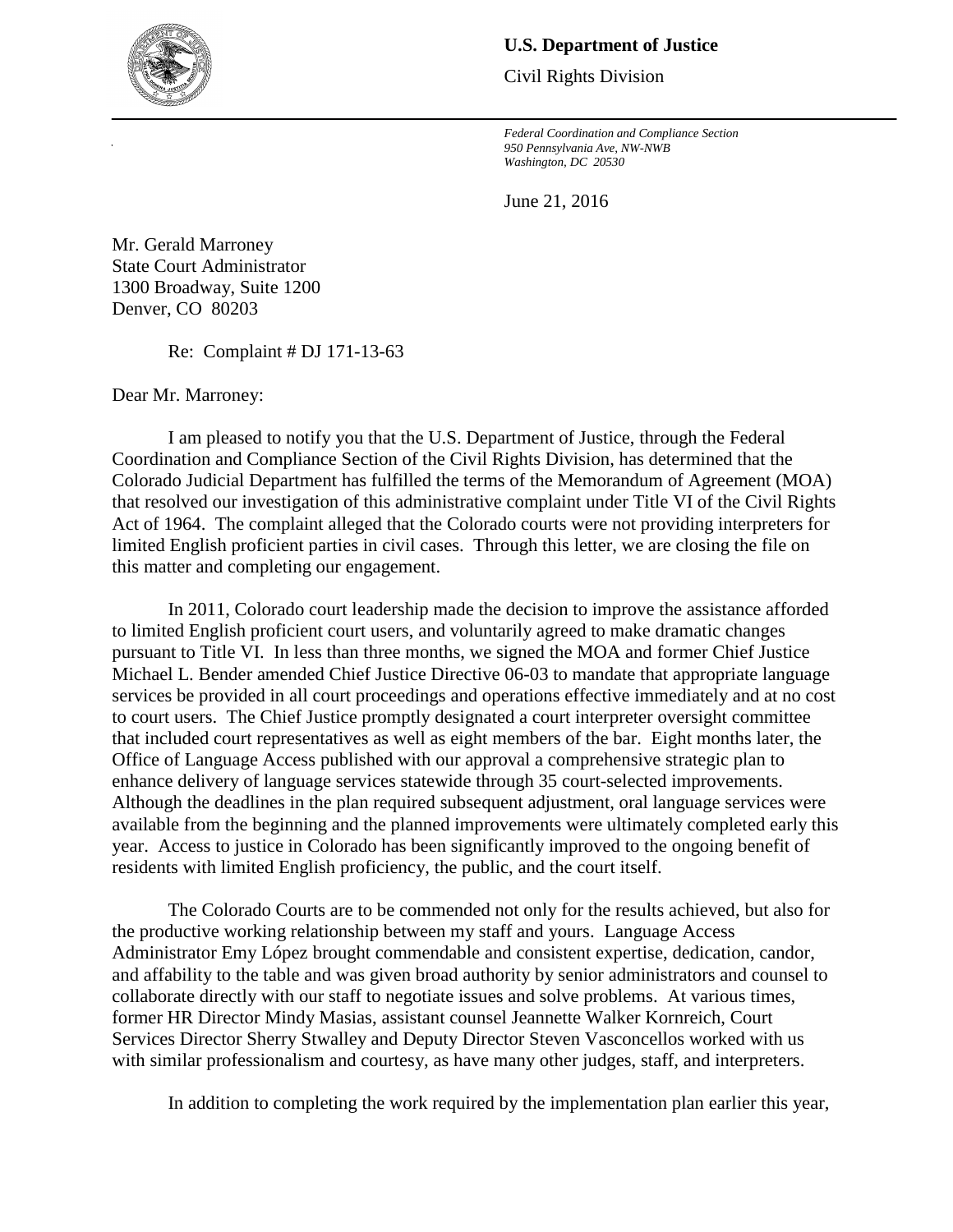period of time set forth in the MOA. As part of our agreement to close the case, the Colorado Policy and completed 69 LOTS translations. In addition, we agreed that the new language Committee on Language Access will include provisions for considering the use of registered plan will identify changes to reduce utilization of registered interpreters as presently defined, Relying on these commitments, and as provided by the MOA, we are now closing the case. the court system has successfully completed the monitoring and reporting requirements for the Courts have committed to translating vital forms and signage into six languages other than Spanish (LOTS) as set forth in the April 2016 Appendix to the Translation and Bilingual Signage access plan that the Colorado Courts will adopt this year with input from the Advisory interpreters, who presently need not pass standardized tests or oral proficiency interviews. The which might include raising the qualifications needed to be classified as a registered interpreter.

 the activities of the Colorado Courts. This letter also does not affect any rights that the We are obligated to notify you that this letter relates only to the complaint referred to above; it does not address other actual or potential claims of discrimination that may arise from complainant may have to file a private lawsuit regarding the concerns raised in its complaint to DOJ. We will retain the complaint for our records and take the information provided into account if we receive similar future complaints against the court.

 We are further obligated to inform you that recipients of federal financial assistance may not intimidate, threaten, coerce, or engage in other discriminatory conduct against anyone who has either taken action or participated in an action to secure rights protected by the civil rights laws DOJ enforces. The protection against retaliation extends to recipient employees who provide information or otherwise cooperate with DOJ's review. Any individual who alleges such harassment or intimidation may file a complaint with DOJ. We would investigate such a complaint if the situation warrants.

 related correspondence, and records shared by recipients and complainants upon request. In the Under the Freedom of Information Act, it may be necessary to release information, event that we receive such a request, we will seek to protect, to the extent provided by law, personal information that, if released, could constitute an unwarranted invasion of privacy.

Thank you for your cooperation and leadership in resolving this matter. If you have any questions concerning this letter, please contact attorney Paul M. Uyehara at [paul.uyehara@usdoj.gov](mailto:paul.uyehara@usdoj.gov) or (202) 305-9813.

Sincerely,

Mustine Honeman

Christine Stoneman Acting Chief Federal Coordination and Compliance Section Civil Rights Division